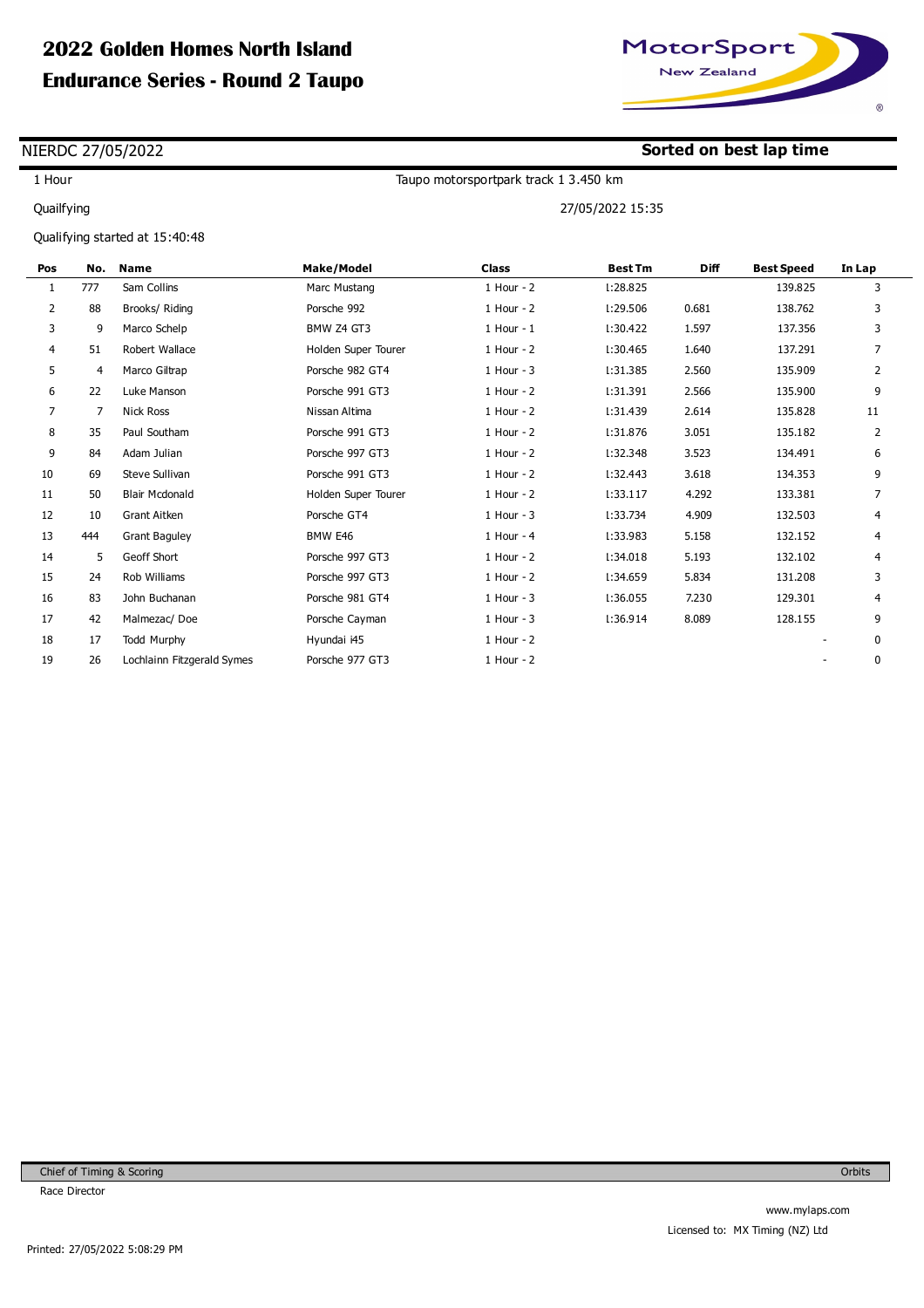NIERDC 27/05/2022

 $\mathsf{l}$ 

 $\mathsf{l}$ 

**Sorted on best lap time**

| 2 Hour                         |     |                             |              | Taupo motorsportpark track 1 3.450 km |                |             |                   |                |
|--------------------------------|-----|-----------------------------|--------------|---------------------------------------|----------------|-------------|-------------------|----------------|
| Qualifying                     |     |                             |              | 27/05/2022 15:00                      |                |             |                   |                |
| Qualifying started at 15:00:04 |     |                             |              |                                       |                |             |                   |                |
| Pos                            | No. | <b>Name</b>                 | <b>Class</b> | Make/Model                            | <b>Best Tm</b> | <b>Diff</b> | <b>Best Speed</b> | In Lap         |
| $\mathbf{1}$                   | 123 | Murphy/ Cooley              | 2 Hour       | Seat Supacopa                         | l:39.290       |             | 125.088           | 6              |
| $\overline{2}$                 | 234 | Cutfield/Dong               | 2 Hour       | Porsche 996 GT3                       | L:39.398       | 0.108       | 124.952           | 3              |
| 3                              | 64  | Whitburn/ Ball              | 2 Hour       | BMW E92                               | l:39.422       | 0.132       | 124.922           | 7              |
| 4                              | 42  | Chambers/ McCormack         | 2 Hour       | Porsche 996 GT3                       | L:39.989       | 0.699       | 124.214           | 8              |
| 5                              | 23  | G Kroef/ B Kroef            | 2 Hour       | Ford Ute                              | 1:42.359       | 3.069       | 121.338           | 5              |
| 6                              | 94  | Ussher/ Stoneman            | 2 Hour       | Ford Falcon FG                        | 1:43.113       | 3.823       | 120.450           | 3              |
| $\overline{7}$                 | 11  | Morton/ Alexander           | 2 Hour       | Toyota 86                             | 1:43.228       | 3.938       | 120.316           | 6              |
| 8                              | 9   | Cotterill/ Allen            | 2 Hour       | Toyota 86                             | L:43.877       | 4.587       | 119.564           | 2              |
| 9                              | 700 | Ross/Dias                   | 2 Hour       | Holden Commodore                      | L:44.864       | 5.574       | 118.439           | 2              |
| 10                             | 45  | Horn/ Baker                 | 2 Hour       | Mazda RX8                             | l:45.042       | 5.752       | 118.238           | 5              |
| 11                             | 660 | Pierce/ Forman              | 2 Hour       | BMW E46                               | L:45.906       | 6.616       | 117.274           | 3              |
| 12                             | 88  | McCullough/ Foster          | 2 Hour       | Honda Integra                         | l:46.346       | 7.056       | 116.789           | 9              |
| 13                             | 28  | Wall/ Hammond               | 2 Hour       | Honda Civic                           | L:46.588       | 7.298       | 116.523           | 8              |
| 14                             | 77  | Biggar/ Owers               | 2 Hour       | Porsche Boxter                        | L:48.283       | 8.993       | 114.699           | 11             |
| 15                             | 888 | A Lowndes/ N Lowndes        | 2 Hour       | Nissan Pulsar                         | L:49.908       | 10.618      | 113.004           | 7              |
| 16                             | 82  | Lowe/ Main                  | 2 Hour       | Ford Falcon BF                        | 1:50.201       | 10.911      | 112.703           | 2              |
| 17                             | 57  | P Fougere/ Fougere          | 2 Hour       | Holden Commodore                      | 1:50.430       | 11.140      | 112.469           | 9              |
| 18                             | 90  | Thomsen/ Donohue            | 2 Hour       | Mitsubishi Mirage                     | L:50.594       | 11.304      | 112.303           | $\overline{2}$ |
| 19                             | 50  | C Banks/ D Banks            | 2 Hour       | <b>BMW</b>                            | L:51.387       | 12.097      | 111.503           | 8              |
| 20                             | 999 | Neill/ Simmonds             | 2 Hour       | Toyota Celica                         | L:53.066       | 13.776      | 109.847           | 3              |
| 21                             | 31  | Richards/ Vear              | 2 Hour       | Nissan Primera                        | L:56.000       | 16.710      | 107.069           | 3              |
| 22                             | 14  | Daniel Ludlam Stu Monteith  | 2 Hour       | Ford Falcon BF                        |                |             |                   | 0              |
| 23                             | 24  | Mark Leonard Corban Sprague | 2 Hour       | Honda DC5                             |                |             |                   | 0              |

Announcements RED Flag @ 15.08 Green Flag @ 15.22

Chief of Timing & Scoring

Race Director

I  $\mathsf{l}$  **Orbits** 

www.mylaps.com Licensed to: MX Timing (NZ) Ltd